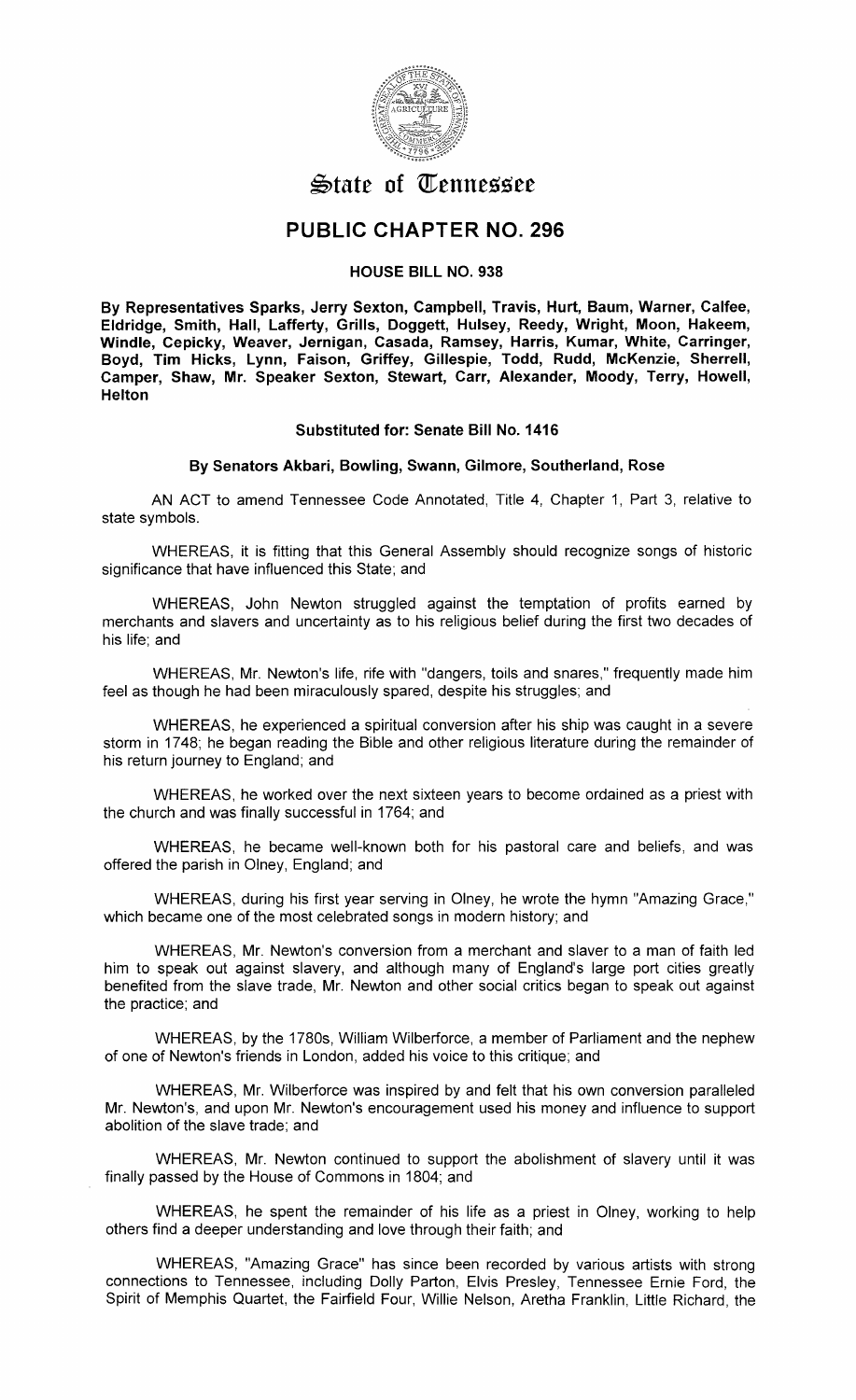### **HB938**

Oak Ridge Boys, Merle Haggard, Alan Jackson, Garth Brooks, Glen Campbell, Cece Winans, Michael W. Smith, Chris Tomlin, and Steven Curtis Chapin; and

WHEREAS, it is appropriate that this body should formally recognize "Amazing Grace" as a State song; now, therefore,

BE IT ENACTED BY THE GENERAL ASSEMBLY OF THE STATE OF TENNESSEE:

SECTION 1. Tennessee Code Annotated, Section 4-1-302, is amended by adding the following as a new subdivision:

( ) "Amazing Grace" by John Newton, as adopted by this act;

SECTION 2. This act takes effect upon becoming a law, the public welfare requiring it.